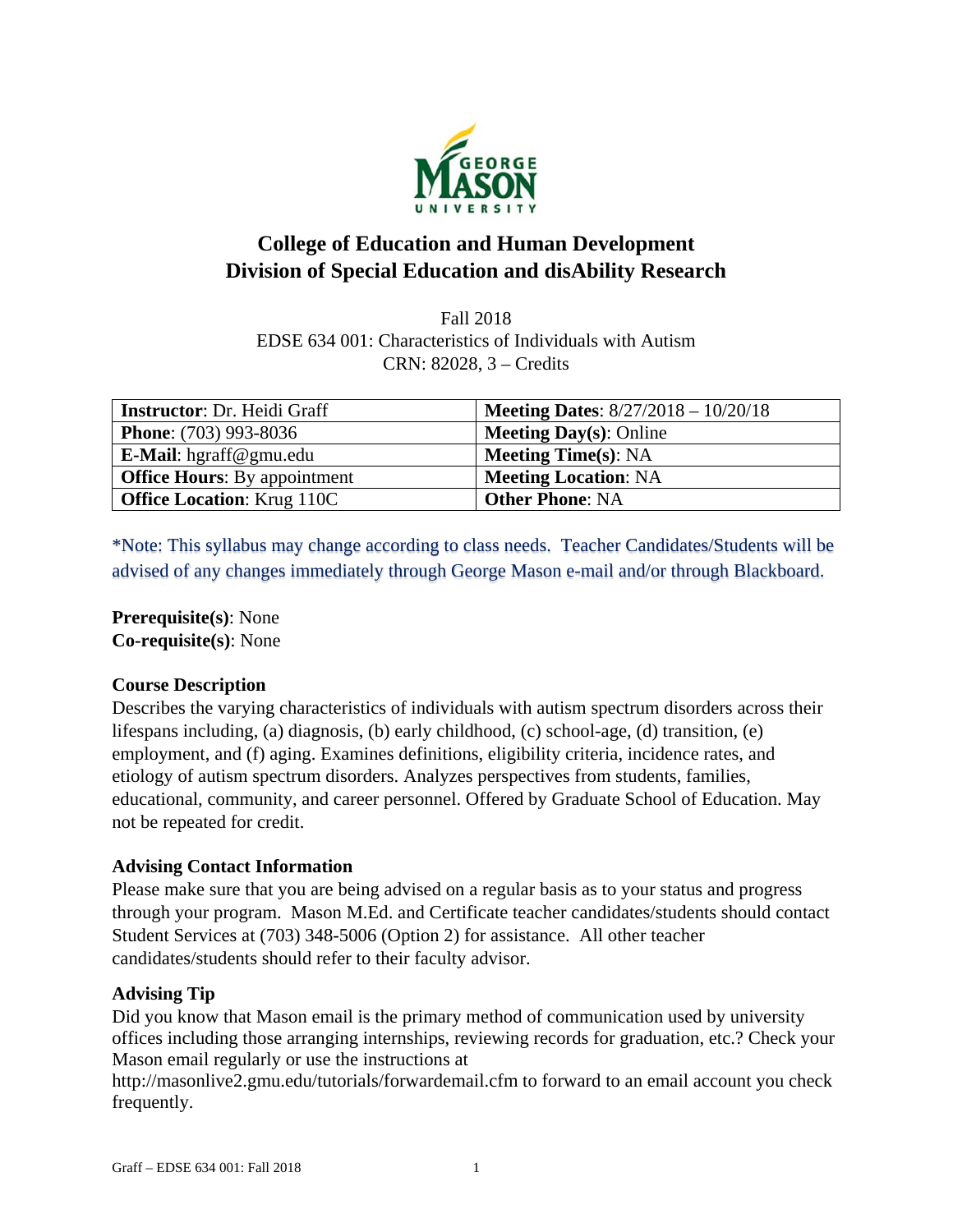# **Course Delivery Method**

This course will be delivered online (76% or more) using an asynchronous format via Blackboard Learning Management system (LMS) housed in the MyMason portal. You will log in to the Blackboard (Bb) course site using your Mason email name (everything before @masonlive.gmu.edu) and email password. The course site will be available on August 26.

**Under no circumstances, may candidates/students participate in online class sessions (either by phone or Internet) while operating motor vehicles. Further, as expected in a face-to-face class meeting, such online participation requires undivided attention to course content and communication.** 

#### *Technical Requirements*

To participate in this course, students will need to satisfy the following technical requirements:

 High-speed Internet access with standard up-to-date browsers. To get a list of Blackboard's supported browsers see: https://help.blackboard.com/Learn/Student/Getting\_Started/Browser\_Support#supportedbrowsers

To get a list of supported operation systems on different devices see: https://help.blackboard.com/Learn/Student/Getting\_Started/Browser\_Support#testeddevices-and-operating-systems

- Students must maintain consistent and reliable access to their GMU email and Blackboard, as these are the official methods of communication for this course.
- Students may be asked to create logins and passwords on supplemental websites and/or to download trial software to their computer or tablet as part of course requirements.
- The following software plug-ins for PCs and Macs, respectively, are available for free download:
	- o Adobe Acrobat Reader: https://get.adobe.com/reader/
	- o Windows Media Player: https://support.microsoft.com/en‐us/help/14209/get‐windows‐media‐player
	- o Apple Quick Time Player: www.apple.com/quicktime/download/

# *Expectations*

• Course Week:

Because asynchronous courses do not have a "fixed" meeting day, our week will start on Tuesdays at 12:01 a.m., and finish on Mondays at 11:55 p.m.

Our course week will begin on the day that our synchronous meetings take place as indicated on the Schedule of Classes.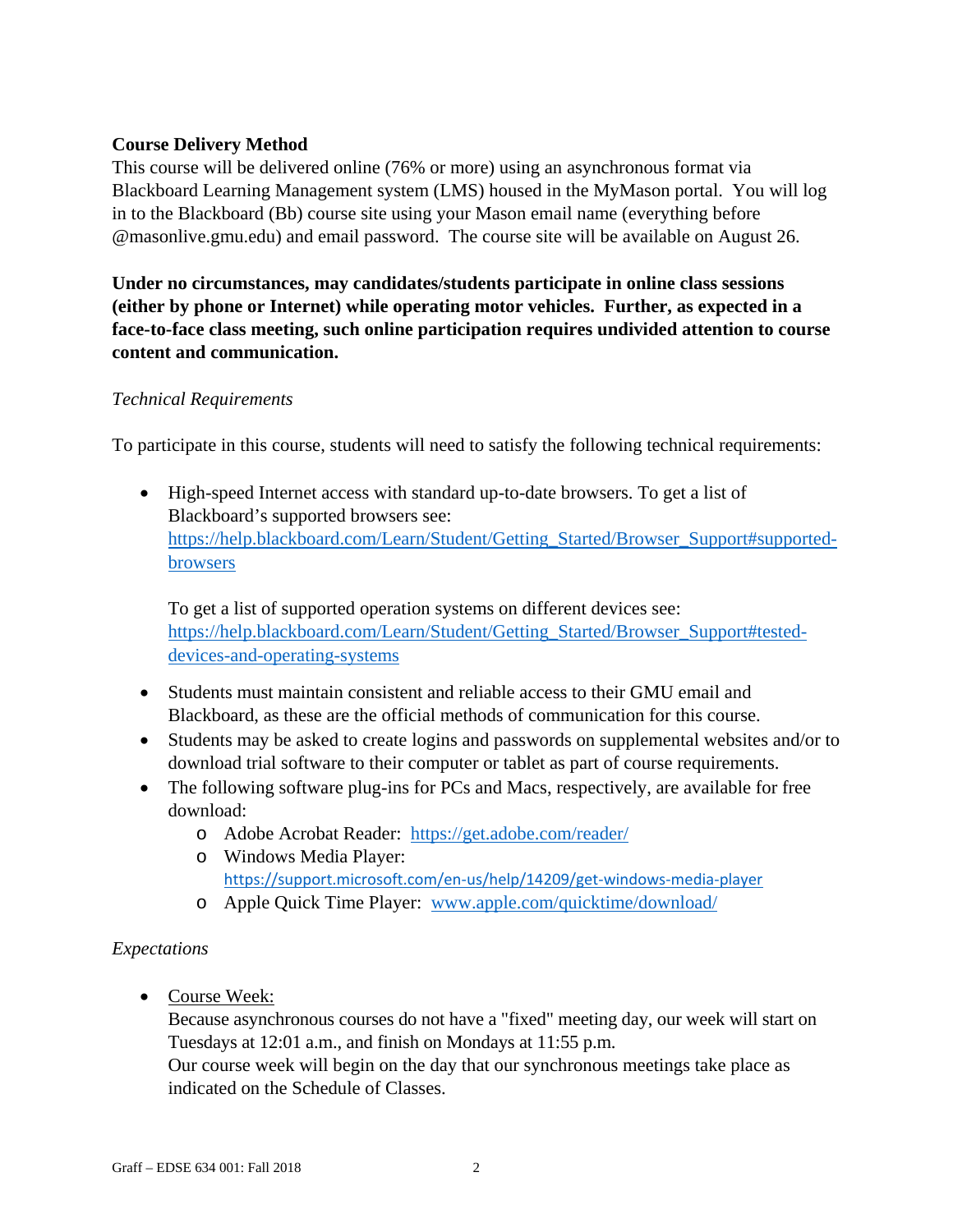# • Log-in Frequency:

Students must actively check the course Blackboard site and their GMU email for communications from the instructor, class discussions, and/or access to course materials at least 3 times per week.

• Participation:

Students are expected to actively engage in all course activities throughout the semester, which includes viewing all course materials, completing course activities and assignments, and participating in course discussions and group interactions.

# • Technical Competence:

Students are expected to demonstrate competence in the use of all course technology. Students who are struggling with technical components of the course are expected to seek assistance from the instructor and/or College or University technical services.

• Technical Issues:

Students should anticipate some technical difficulties during the semester and should, therefore, budget their time accordingly. Late work will not be accepted based on individual technical issues.

• Workload:

Please be aware that this course is **not** self-paced. Students are expected to meet *specific deadlines* and *due dates* listed in the **Class Schedule** section of this syllabus. It is the student's responsibility to keep track of the weekly course schedule of topics, readings, activities and assignments due.

• Instructor Support:

Students may schedule a one-on-one meeting to discuss course requirements, content or other course-related issues. Those unable to come to a Mason campus can meet with the instructor via telephone or web conference. Students should email the instructor to schedule a one-on-one session, including their preferred meeting method and suggested dates/times.

• Netiquette:

The course environment is a collaborative space. Experience shows that even an innocent remark typed in the online environment can be misconstrued. Students must always re-read their responses carefully before posting them, so as others do not consider them as personal offenses. *Be positive in your approach with others and diplomatic in selecting your words*. Remember that you are not competing with classmates, but sharing information and learning from others. All faculty are similarly expected to be respectful in all communications.

• Accommodations:

Online learners who require effective accommodations to insure accessibility must be registered with George Mason University Disability Services.

# **Learner Outcomes**

Upon completion of this course, teacher candidates/students will be able to:

1. Describe the characteristics and diagnosis of autism spectrum disorder as defined by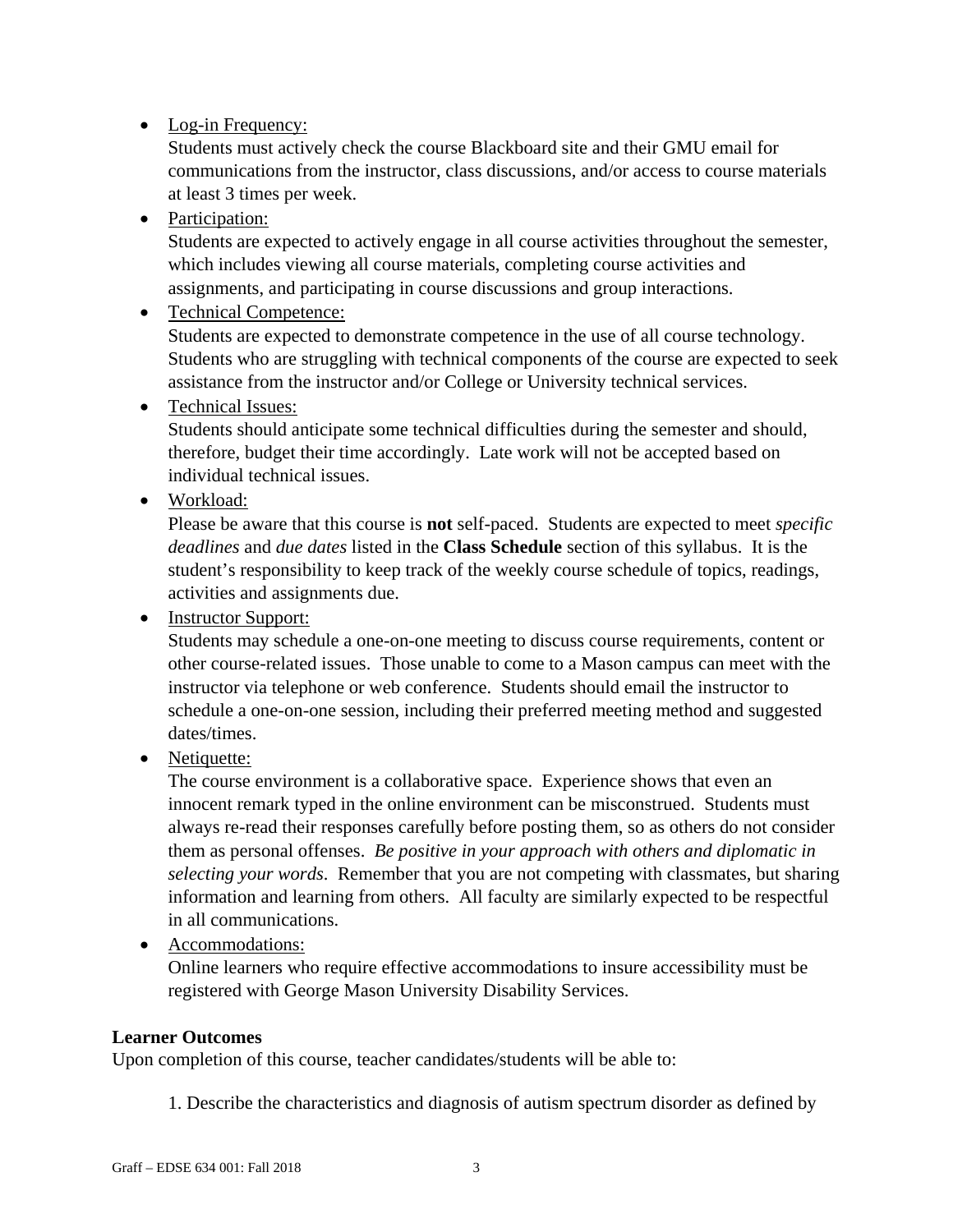the most recent version of the Diagnostic and Statistical Manual of Mental Disorders. 2. Discriminate between and analyze varying perspectives on the etiology and prevalence of autism spectrum disorder.

3. Examine the characteristics of individuals with autism spectrum disorder throughout their lifespans.

4. Describe the wide range of skills and diversity of individuals with autism spectrum disorder across their lifespans.

5. Describe and evaluate responsive, research-based instructional techniques for individuals with autism spectrum disorder.

6. Review a variety of assessments to determine strengths and needs to formulate a comprehensive picture of an individual with autism spectrum disorder.

7. Distinguish between types of integration and activities that promote ideal sensory that promote ideal sensory levels with autism spectrum disorder.

#### **Course Relationship to Program Goals and Professional Organizations**

This course is part of the George Mason University, Graduate School of Education (GSE), Special Education Program for the Teaching Students with Autism Graduate Certificate. This program complies with the skill competencies for professionals and paraprofessionals in Virginia supporting individuals with autism across the lifespan developed by the Virginia Autism Council. The competencies addressed in this class include General Autism Knowledge, Instructional Programming, and Social Skills.

#### **Required Textbooks**

- Boutot, E.A. (2016). *Autism spectrum disorders: Foundations, characteristics, and effective strategies (2nd ed.)*. New York: Pearson.
- Crawford, M.J., & Weber, B. (2016). *Autism interventions every day: Embedding activities in daily routines for young children and their families.* Baltimore: Brookes.
- Hall, L.J. (2018). *Autism spectrum disorders: From theory to practice (3rd ed.)*. New York: Pearson.
- Quill, K.A., & Stansberry-Brusnahan, L. (2017). *Do-watch-listen-say: Social and communication intervention for autism spectrum disorder.* Baltimore: Brookes.

#### **Recommended Textbooks**

American Psychological Association*.* (2010). *Publication manual of the American Psychological Association* (6th ed.). Washington, DC: Author.

#### **Course Performance Evaluation**

Students are expected to submit all assignments on time in the manner outlined by the instructor (e.g., Blackboard, Tk20, hard copy).

#### **Tk20 Performance-Based Assessment Submission Requirement**

It is critical for the special education program to collect data on how our students are meeting accreditation standards. Every teacher candidate/student registered for an EDSE course with a required Performance-based Assessment (PBA) is required to upload the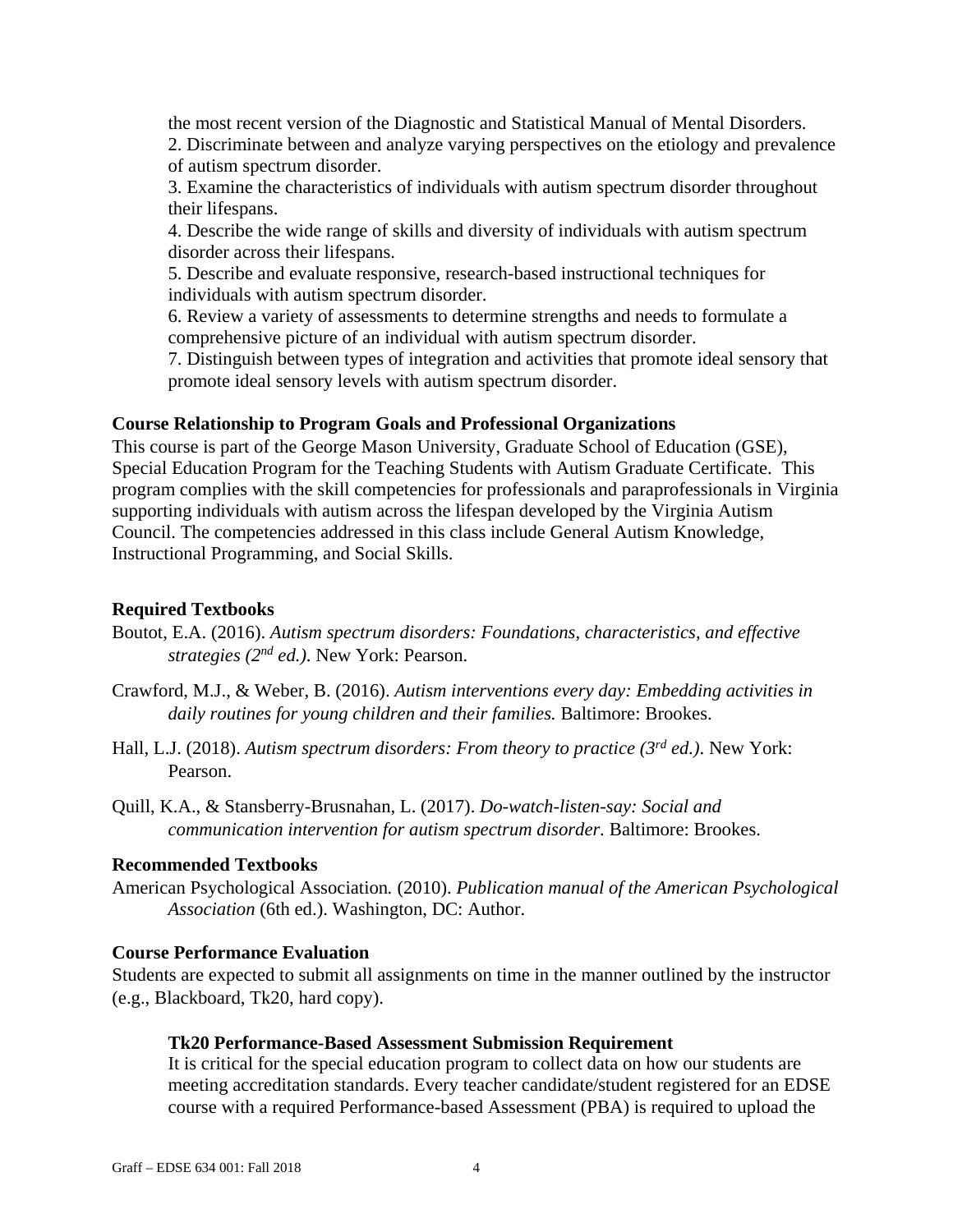PBA to Tk20 (regardless of whether a course is an elective, a one-time course or part of an undergraduate minor). A PBA is a specific assignment, presentation, or project that best demonstrates one or more CEC, InTASC or other standard connected to the course. A PBA is evaluated in two ways. The first is for a grade, based on the instructor's grading rubric. The second is for program accreditation purposes. Your instructor will provide directions as to how to upload the PBA to Tk20.

For EDSE 634, the required PBA is the Assessment Assignment. Failure to submit the assignment to Tk20 will result in reporting the course grade as Incomplete (IN). Teacher candidates/students have until five days prior to the University-stated grade change deadline to upload the required PBA in order to change the course grade. When the PBA is uploaded, the teacher candidate/student is required to notify the instructor so that the "IN" can be changed to a grade. If the required PBA is not uploaded five days prior to the University-stated grade change deadline and, therefore, the grade not changed, it will become an F. Please check to verify your ability to upload items to Tk20 before the PBA due date.

## **Assignments and/or Examinations Performance-based Assessment (Tk20 submission required) Assessment Assignment**

You will be given a variety of assessments that have been done for Alli. You will be assigned a partner. Use the headings below to create a Word document. While APA format is not required, accurate, professional spelling and grammar is always deemed necessary. Parts I and II will be combined into one word document and submitted for your Tk20 Assessment Assignment.

#### **Part 1: Review all assessments and work with partner**

- 1. Demographic Information
	- a. Name
	- b. DOB
	- c. Current Age
	- d. Current Grade
	- e. Describe a minimum of three characteristics of Autism Spectrum Disorder that are evident in the video of Alli
- 2. Educational Evaluation Assessment data
	- a. What tests done
	- b. What scores earned
	- c. Educational Implications (i.e., optimal group size, visual learner, etc.)
- 3. Medical Evaluation Assessment data
	- a. What tests done
	- b. What scores earned
	- c. Educational Implications
- 4. IEP data
- a. What parts of the IEP were reviewed
- b. Summary of Alli's strengths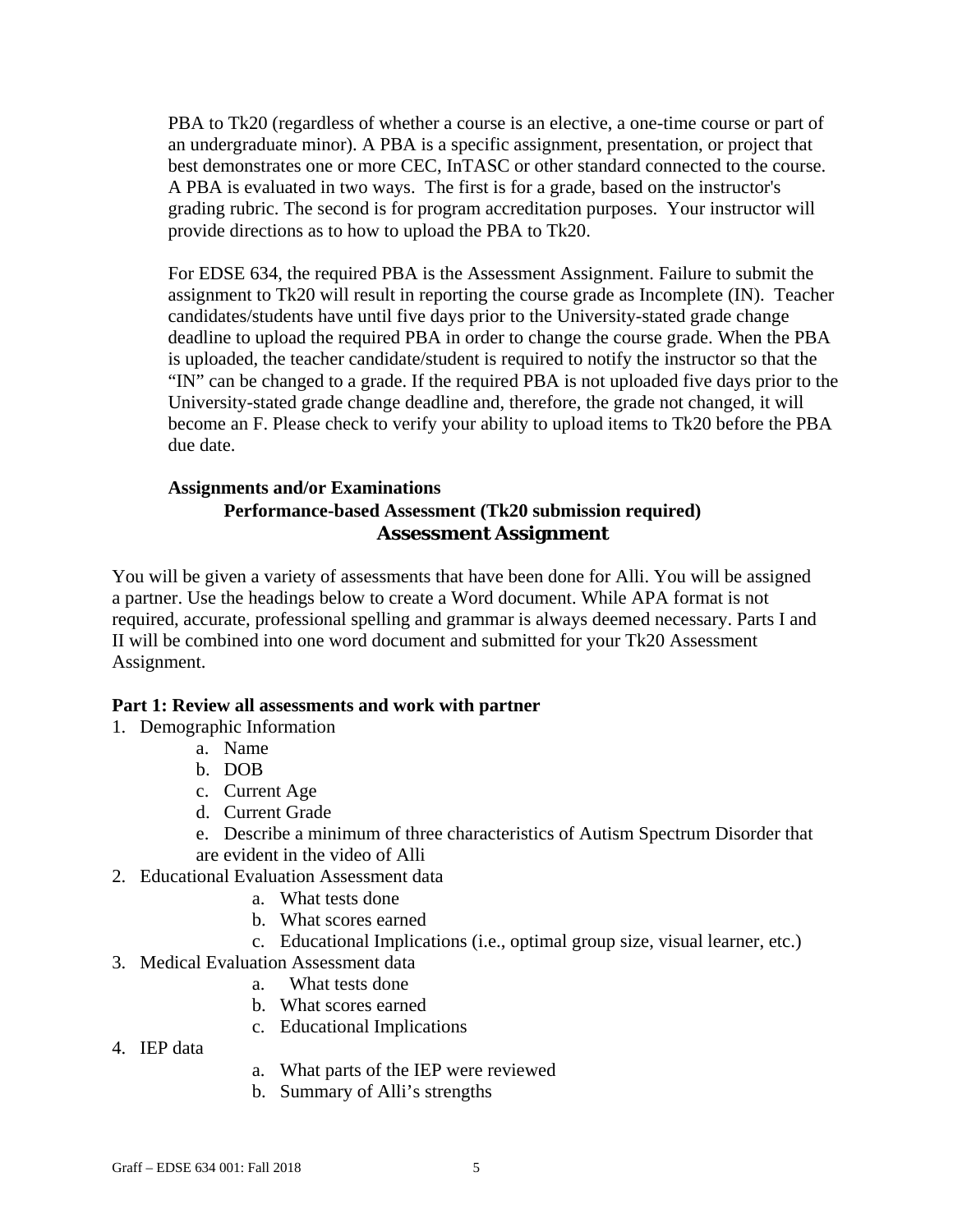- c. Summary of Alli's needs
- d. Summary of goals
- e. Summary of services (including hours)
- f. Description of LRE
- g. Summary of accommodations

#### **Part 2: Individual Synthesis**

- 1. After completing Part 1 of this assignment, describe any findings that were surprising to you based on the video you have viewed of Alli. Discuss Alli's overall growth as noted by the assessments.
- 2. If Alli were a new student coming into your classroom or therapeutic setting, which of these assessment reports would be most helpful to you? Why?
- 3. Describe two additional informal assessments or pieces of information (at least one of the assessments should relate to social skills) that you would have liked to have in order to better understand Alli.

# **College Wide Common Assessment**

None.

**Performance-based Common Assignments**  None.

## **Other Assignments Modules**

All modules will begin on Tuesdays at 12:01 a.m. and must be concluded with work submitted by Monday at 11:59 p.m. **Each module will have an assignment to complete by the end of the module based upon that week's learning. The assignments noted on the schedule are more labor intensive and are designated in bold so you can manage your time wisely.**

#### **Course Policies and Expectations**

#### **Attendance/Participation**

All course work will be online in an Asynchronous format. There will be no faceto-face meeting.

#### **Late Work**

Work is considered on time if it is submitted by 11:59 p.m. on the date that it is due. *Ten percent of the available points* for the assignment will be deducted each day for late submissions during the first week after the due date. *After one week* **from the due date, assignments will not be accepted***.* Thus an assignment that is three days late is able to obtain only 70% of the points for the assignment regardless of the quality of the work. After one week, the assignment will no longer be accepted and a score of zero will be entered into the grade book for that assignment.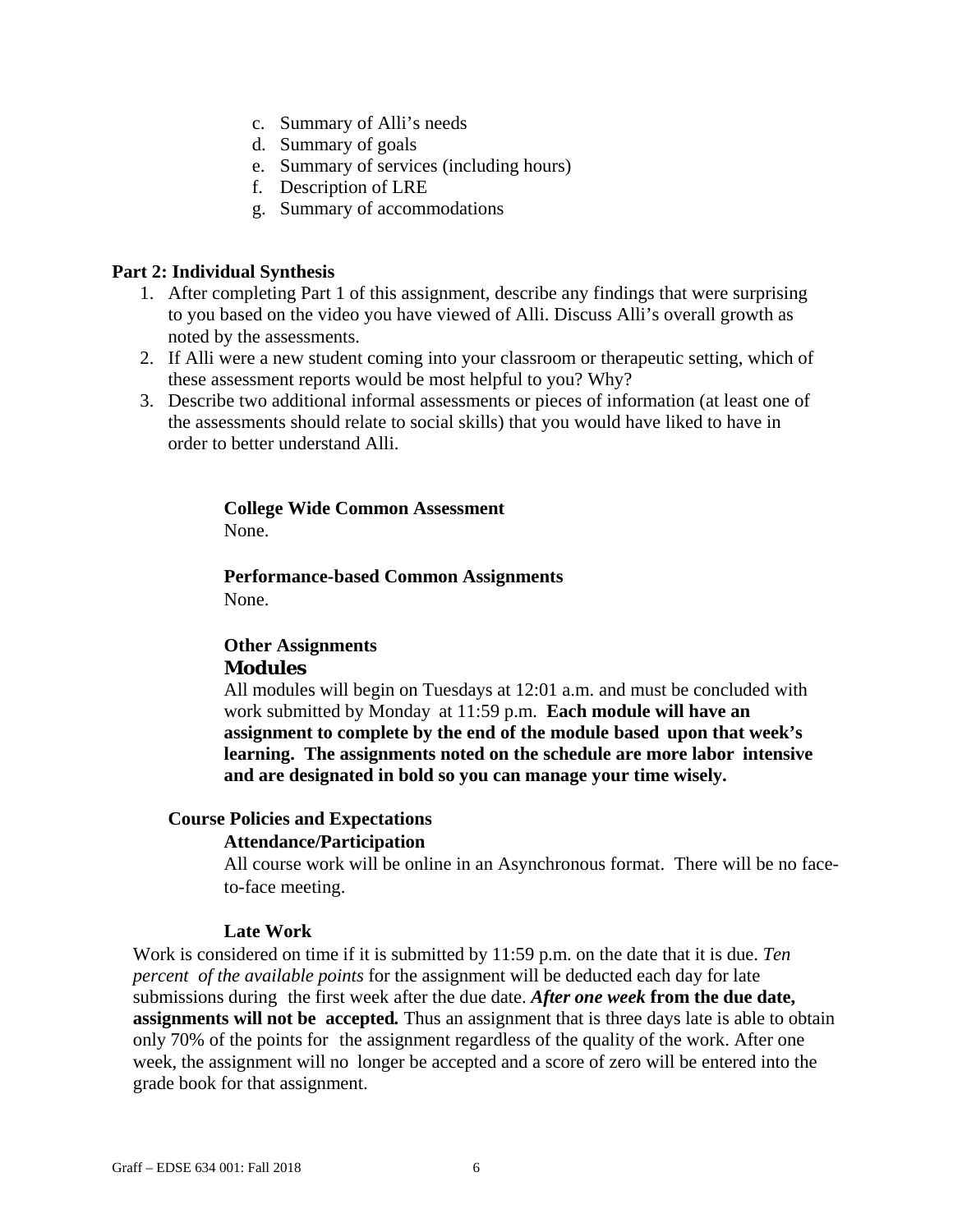The date that the assignment was received by the instructor **via email or Blackboard** will be considered the date submitted. Submitting an assignment late does not alter the due dates of the other assignments and prevents timely feedback to students regarding their work that may be of value in later assignments. Strive to keep up with the assignment schedule so that you will be able to have appropriate formative evaluation and feedback from your instructor across the semester.

#### *Communication*.

The best way to contact me is through email. There is a Send Email icon on the left navigation bar in the course. My email (as well as the emails of your classmates) is located here. I will check email at least once a day on weekdays. I will respond to emails within 24 hours, if not sooner, on weekdays. On the weekends, I will check email on Sunday evening only.

**Grading Scale** (traditional rounding principles apply)

 $95-100\% = A$  $90-94\% = A$  $87-89\% = B+$  $83-86\% = B$  $80-82\% = B$  $70-79\% = C$  $< 69\% = F$ 

\*Note: The George Mason University Honor Code will be strictly enforced. Students are responsible for reading and understanding the Code. "To promote a stronger sense of mutual responsibility, respect, trust, and fairness among all members of the George Mason University community and with the desire for greater academic and personal achievement, we, the student members of the university community, have set forth this honor code: Student members of the George Mason University community pledge not to cheat, plagiarize, steal, or lie in matters related to academic work." Work submitted must be your own or with proper citations (see https://catalog.gmu.edu/policies/honor-code-system/).

# **Professional Dispositions**

Students are expected to exhibit professional behaviors and dispositions at all times. See https://cehd.gmu.edu/students/polices-procedures/ .

# **Class Schedule**

\*Note: Faculty reserves the right to alter the schedule as necessary, with notification to students.

| <b>Weeks and</b>       | <b>Module Topic</b>                                                                           | <b>Readings</b>                                                                                                    |
|------------------------|-----------------------------------------------------------------------------------------------|--------------------------------------------------------------------------------------------------------------------|
| <b>Beginning Dates</b> | Please be aware that there will<br>be additional assignments<br>posted under each module. Key | $\downarrow$ Please be aware that there will be<br>additional articles or reading<br>information posted under each |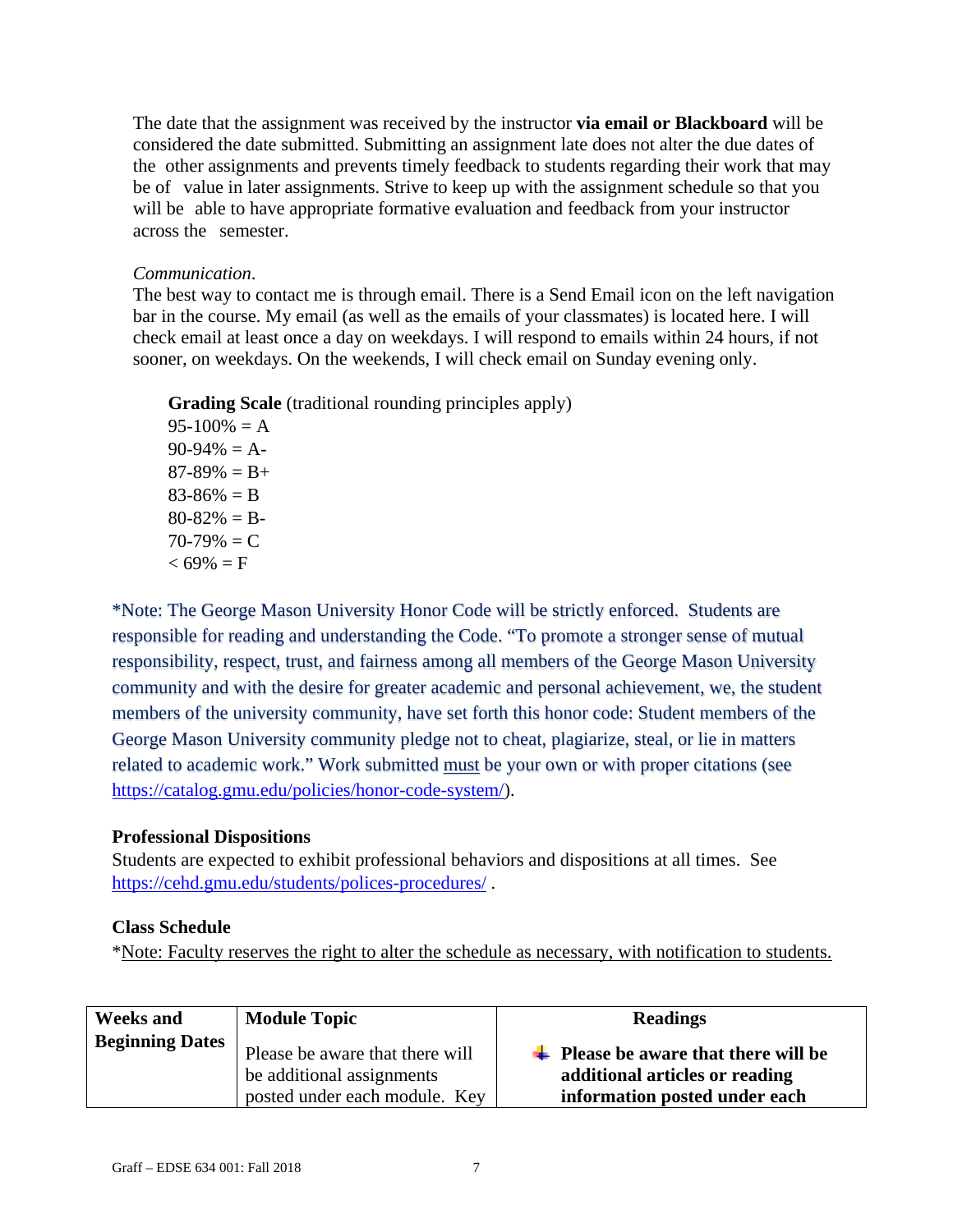|                        | assignments are noted below to<br>help you structure your<br>semester. | module. The readings noted<br>below are only from your texts.                      |
|------------------------|------------------------------------------------------------------------|------------------------------------------------------------------------------------|
| Week 1                 | Module 1- Characteristics                                              | $\leftarrow$ Crawford, Chapter 4, Model for                                        |
| <b>August 28</b>       |                                                                        | Addressing the Core Deficits of                                                    |
|                        |                                                                        | Autism<br><b>Example 1 Information Sheet Due</b>                                   |
| Week 2                 | Module 2 - History                                                     | $\overline{\phantom{a}}$ Boutout, Chapter 1 - Overview of                          |
|                        |                                                                        | <b>Autism Spectrum Disorders</b>                                                   |
| September 4            |                                                                        | <b>Timeline Due</b>                                                                |
| Week 3                 | Module $3 -$ DSM $5$                                                   | Hall, Chapter 1 - Classification and the                                           |
|                        |                                                                        | Physiological Approach                                                             |
| September 11           |                                                                        |                                                                                    |
| Week 4                 | Module 4 - Assessment                                                  | $\overline{\phantom{a}}$ Hall, Chapter 2 – Assessment                              |
|                        |                                                                        | $\overline{\textbf{+}}$ TK 20 Part I Assessment Assignment                         |
| September 18<br>Week 5 | Module $5$ – Perspectives in                                           | <b>Media Perception Video Due</b>                                                  |
|                        | Media                                                                  | <b>Mid-Couse Evaluation</b>                                                        |
| September 25           |                                                                        |                                                                                    |
| Week 6                 | Module 6 - Social Play                                                 | $\overline{\phantom{a}+}$ Hall, Chapter 8 - Focus on                               |
|                        |                                                                        | Communication                                                                      |
| October 2              |                                                                        | $\overline{\phantom{a}}$ Audio Play Clips Due                                      |
|                        |                                                                        | <b>TK 20 Part II Assessment</b>                                                    |
|                        |                                                                        | <b>Assignment Due</b>                                                              |
|                        |                                                                        | $\frac{1}{2}$ Put TK 20 Parts I & II in One                                        |
|                        |                                                                        | <b>Document</b>                                                                    |
|                        |                                                                        | <b>Example 1</b> Post Under the Assessments Tab                                    |
| Week 7                 | Module 7 - Cognition                                                   | Quill, Chapter 1, Understanding the                                                |
| October 9              |                                                                        | <b>Complexity of Autism</b>                                                        |
|                        |                                                                        | Hall, Chapter 3, Collaborating for<br><b>Effective Implementation of Evidence-</b> |
|                        |                                                                        | <b>Based Practices</b>                                                             |
|                        |                                                                        | <b>Class Wiki Due</b>                                                              |
| Week 8                 | Module $8 -$ Sensory Integration                                       | $\overline{\phantom{a}}$ Crawford, Chapter 7, Building Skills to                   |
|                        |                                                                        | <b>Support Flexibility</b>                                                         |
| October 16             |                                                                        | <b>Class Sensory Environment Project</b>                                           |
|                        |                                                                        | <b>End of Couse Evaluation</b>                                                     |

# **Core Values Commitment**

The College of Education and Human Development is committed to collaboration, ethical leadership, innovation, research-based practice, and social justice. Students are expected to adhere to these principles: http://cehd.gmu.edu/values/

### **GMU Policies and Resources for Students**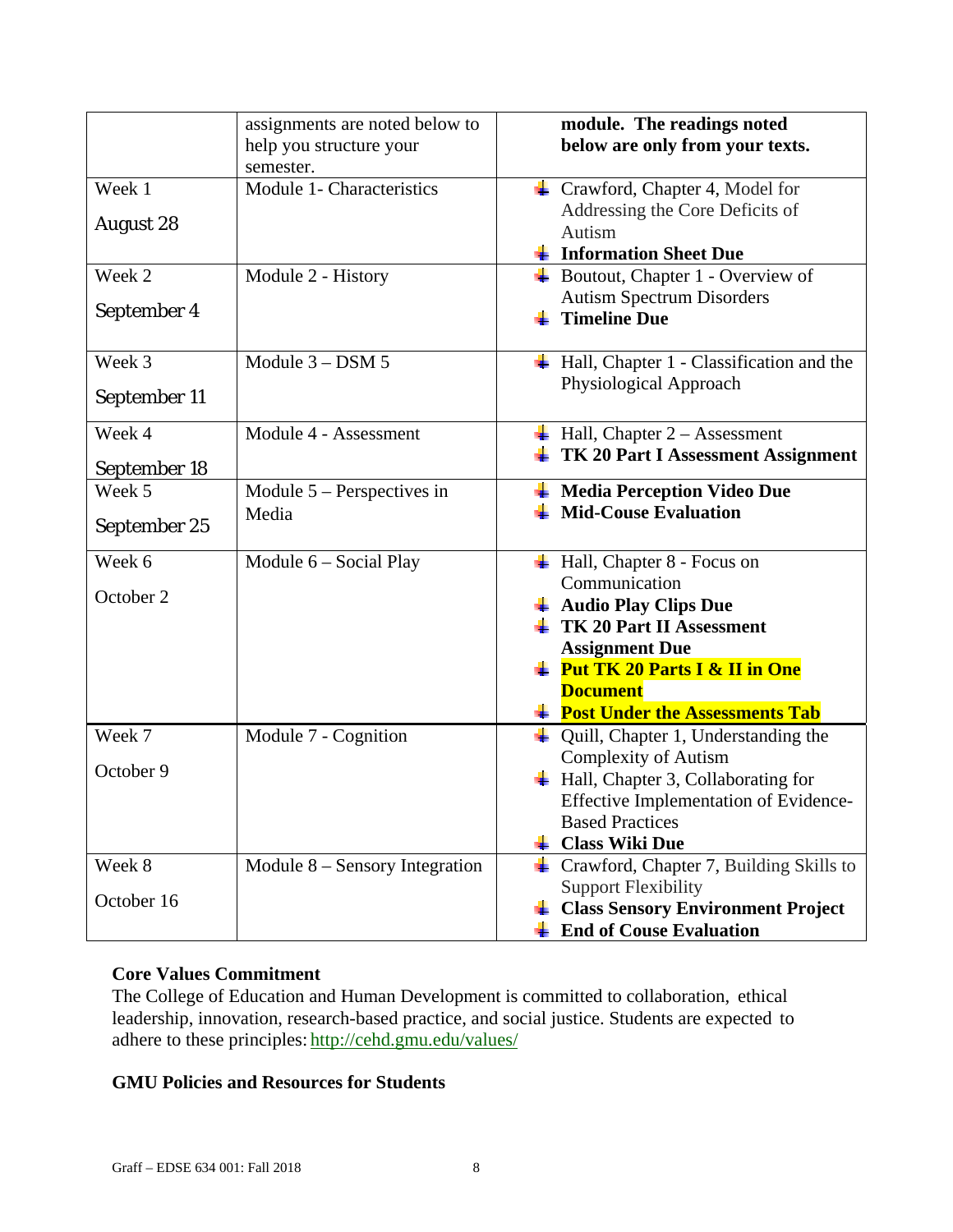#### **Policies**

- Students must adhere to the guidelines of the Mason Honor Code (see https://catalog.gmu.edu/policies/honor-code-system/ ).
- Students must follow the university policy for Responsible Use of Computing (see http://universitypolicy.gmu.edu/policies/responsible-use-of-computing/).
- Students are responsible for the content of university communications sent to their Mason email account and are required to activate their account and check it regularly. All communication from the university, college, school, and program will be sent to students **solely** through their Mason email account.
- Students with disabilities who seek accommodations in a course must be registered with George Mason University Disability Services. Approved accommodations will begin at the time the written letter from Disability Services is received by the instructor (see http://ods.gmu.edu/).
- Students must silence all sound emitting devices during class unless otherwise authorized by the instructor.

#### **Campus Resources**

- Support for submission of assignments to Tk20 should be directed to tk20help@gmu.edu or https://cehd.gmu.edu/aero/tk20. Questions or concerns regarding use of Blackboard should be directed to http://coursessupport.gmu.edu/.
- For information on student support resources on campus, see https://ctfe.gmu.edu/teaching/student-support-resources-on-campus

**For additional information on the College of Education and Human Development, please visit our website https://cehd.gmu.edu/students/.** 

# **Appendix**

#### **Assessment Rubric(s)**

| <b>TK20 ASSESSMENT RUBRIC</b> |                                                                            |                                                                           |                                                                                  |
|-------------------------------|----------------------------------------------------------------------------|---------------------------------------------------------------------------|----------------------------------------------------------------------------------|
|                               | Does Not meet Expectations - 1-5<br>points                                 | Meets Expectations - 6-10 points                                          | <b>Exceeds Expectations - Up to 2</b><br><b>Bonus Points</b>                     |
| Part $1 -$                    |                                                                            |                                                                           |                                                                                  |
| Part 1:<br>Demographic        | Candidate incorrectly identifies the<br>case study student's name, date of | Candidate accurately identifies the<br>case study student's name, date of | Candidate accurately identifies the case<br>study student's name, date of birth, |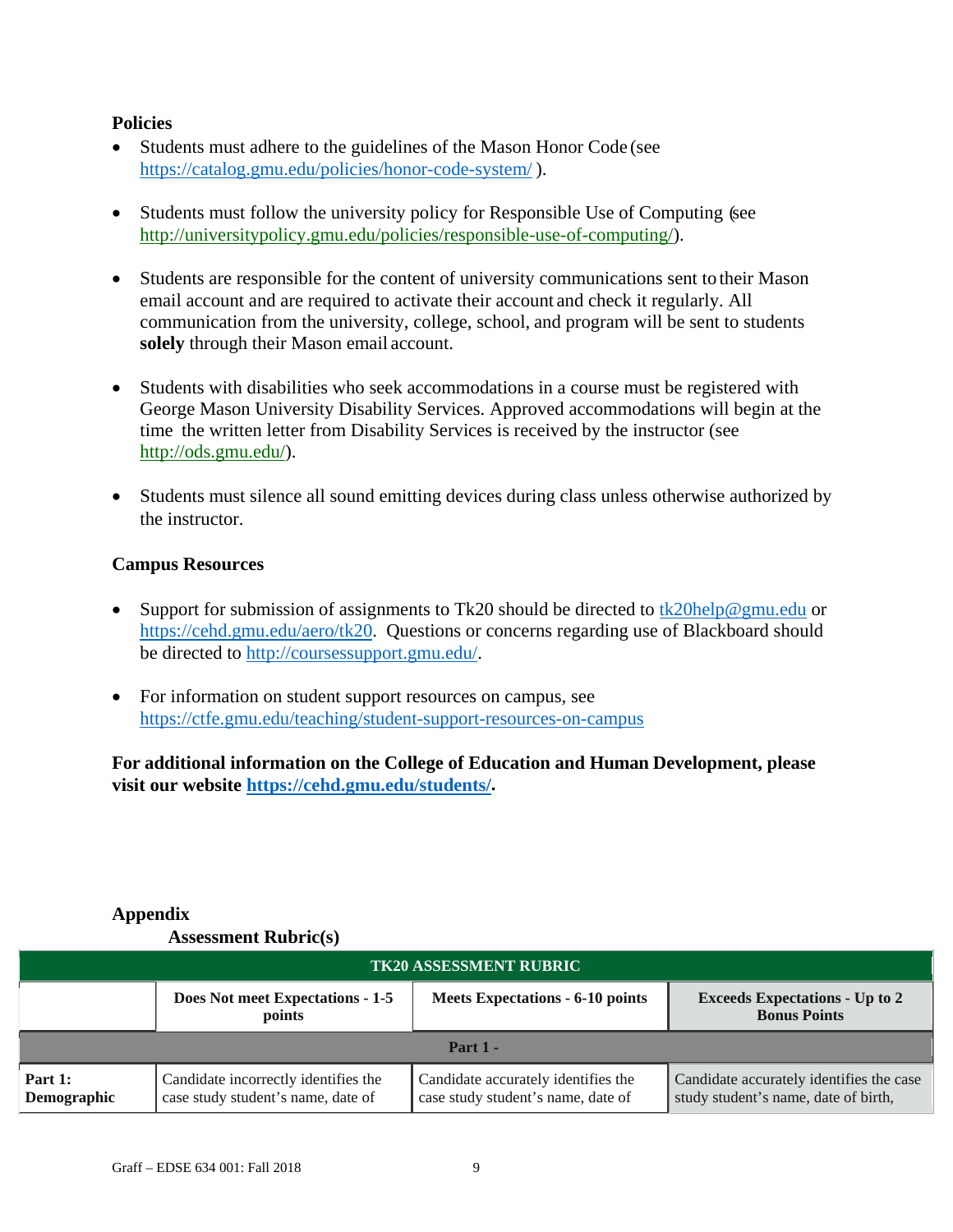| <b>Information</b><br>Competency<br>1.1.2S                                              | birth, current age, and current grade<br>level. Candidate fails to describe a<br>minimum of three characteristics of<br>Autism Spectrum Disorder (ASD) that<br>are evident in the video of the case<br>study individual.                                                                                                                  | birth, current age, and current grade<br>level. Candidate describes a minimum<br>of three characteristics of Autism<br>Spectrum Disorder that are evident in<br>the video of the case study individual.                                                                                                               | current age, and current grade level.<br>Candidate describes a minimum of<br>three characteristics of Autism<br>Spectrum Disorder that are evident in<br>the video of the case study individual.<br>The candidate also describes associated<br>cognitive and learning style<br>characteristics of ASD from the video.                                                                                                                      |
|-----------------------------------------------------------------------------------------|-------------------------------------------------------------------------------------------------------------------------------------------------------------------------------------------------------------------------------------------------------------------------------------------------------------------------------------------|-----------------------------------------------------------------------------------------------------------------------------------------------------------------------------------------------------------------------------------------------------------------------------------------------------------------------|--------------------------------------------------------------------------------------------------------------------------------------------------------------------------------------------------------------------------------------------------------------------------------------------------------------------------------------------------------------------------------------------------------------------------------------------|
| <b>Educational</b><br><b>Evaluation</b><br>Assessment data<br>Competency<br>1.1.4S      | Candidate incorrectly describes the<br>educational assessments done for the<br>case study individual and the scores<br>earned as compared to neurotypical<br>individuals. Candidate fails to discuss<br>the educational implications of the<br>scores.                                                                                    | Candidate accurately describes the<br>educational assessments done for the<br>case study individual and the scores<br>earned as compared to neurotypical<br>individuals. Candidate discusses the<br>educational implications of the scores.                                                                           | Candidate accurately describes the<br>educational assessments done for the<br>case study individual and the scores<br>earned as compared to neurotypical<br>individuals. Candidate discusses the<br>educational implications of the scores.<br>The candidate also discusses the impact<br>of the assessment data on behavioral<br>and social domains.                                                                                      |
| <b>Medical</b><br><b>Evaluation</b><br><b>Assessment data</b><br><b>Competency 1.2K</b> | Candidate incorrectly describes the<br>medical assessments done for the case<br>study individual and the scores earned<br>as compared to neurotypical<br>individuals. Candidate fails to discuss<br>the impact of medical issues and<br>treatments for the case study<br>individual.                                                      | Candidate accurately describes the<br>medical assessments done for the case<br>study individual and the scores earned<br>as compared to neurotypical<br>individuals. Candidate discusses the<br>impact of medical issues and<br>treatments for the case study<br>individual.                                          | Candidate accurately describes the<br>medical assessments done for the case<br>study individual and the scores earned<br>as compared to neurotypical<br>individuals. Candidate discusses the<br>impact of medical issues and treatments<br>for the case study individual. Candidate<br>documents medications that the<br>individual is taking and the side effects<br>they might experience.                                               |
| <b>IEP</b> data<br><b>Competency 3.1K</b>                                               | Candidate inaccurately lists the parts<br>of the IEP that were reviewed and<br>accurately summarizes the case study<br>individual's IEP goals, services<br>(including hours), Least Restrictive<br>Environment, and accommodations.<br>Candidate fails to describe the case<br>study individual's strengths and needs<br>based on the IEP | Candidate lists the parts of the IEP<br>that were reviewed and accurately<br>summarizes the case study<br>individual's IEP goals, services<br>(including hours), Least Restrictive<br>Environment, and accommodations.<br>Candidate describes the case study<br>individual's strengths and needs based<br>on the IEP. | Candidate lists the parts of the IEP that<br>were reviewed and accurately<br>summarizes the case study individual's<br>IEP goals, services (including hours),<br>Least Restrictive Environment, and<br>accommodations. Candidate describes<br>the case study individual's strengths<br>and needs based on the IEP. In addition,<br>candidate discusses whether or not the<br>IEP goals are reflective of the desires of<br>the individual. |
| <b>Overall writing</b><br>and mechanics                                                 | Four or more spelling errors and/or<br>grammatical errors.                                                                                                                                                                                                                                                                                | Three misspellings and/or<br>grammatical errors.                                                                                                                                                                                                                                                                      | Paper is free of misspellings and<br>grammatical errors. Paper is written in<br>professional tone.                                                                                                                                                                                                                                                                                                                                         |
| Part 2 -                                                                                |                                                                                                                                                                                                                                                                                                                                           |                                                                                                                                                                                                                                                                                                                       |                                                                                                                                                                                                                                                                                                                                                                                                                                            |
| Part 2: Individual<br>Synthesis #1<br>Competency<br>1.1.7S                              | Candidate inaccurately any findings<br>that were surprising based on the<br>video viewed of the case study<br>individual. Candidate fails to describe<br>the case study individual's<br>development over time as noted in the<br>assessments.                                                                                             | Candidate describes any findings that<br>were surprising based on the video<br>viewed of the case study individual.<br>Candidate describes the case study<br>individual's development over time as<br>noted in the assessments.                                                                                       | Candidate describes any findings that<br>were surprising based on the video<br>viewed of the case study individual.<br>Candidate describes the case study<br>individual's development over time as<br>noted in the assessments. Candidate<br>predicts a range of possible behaviors                                                                                                                                                        |